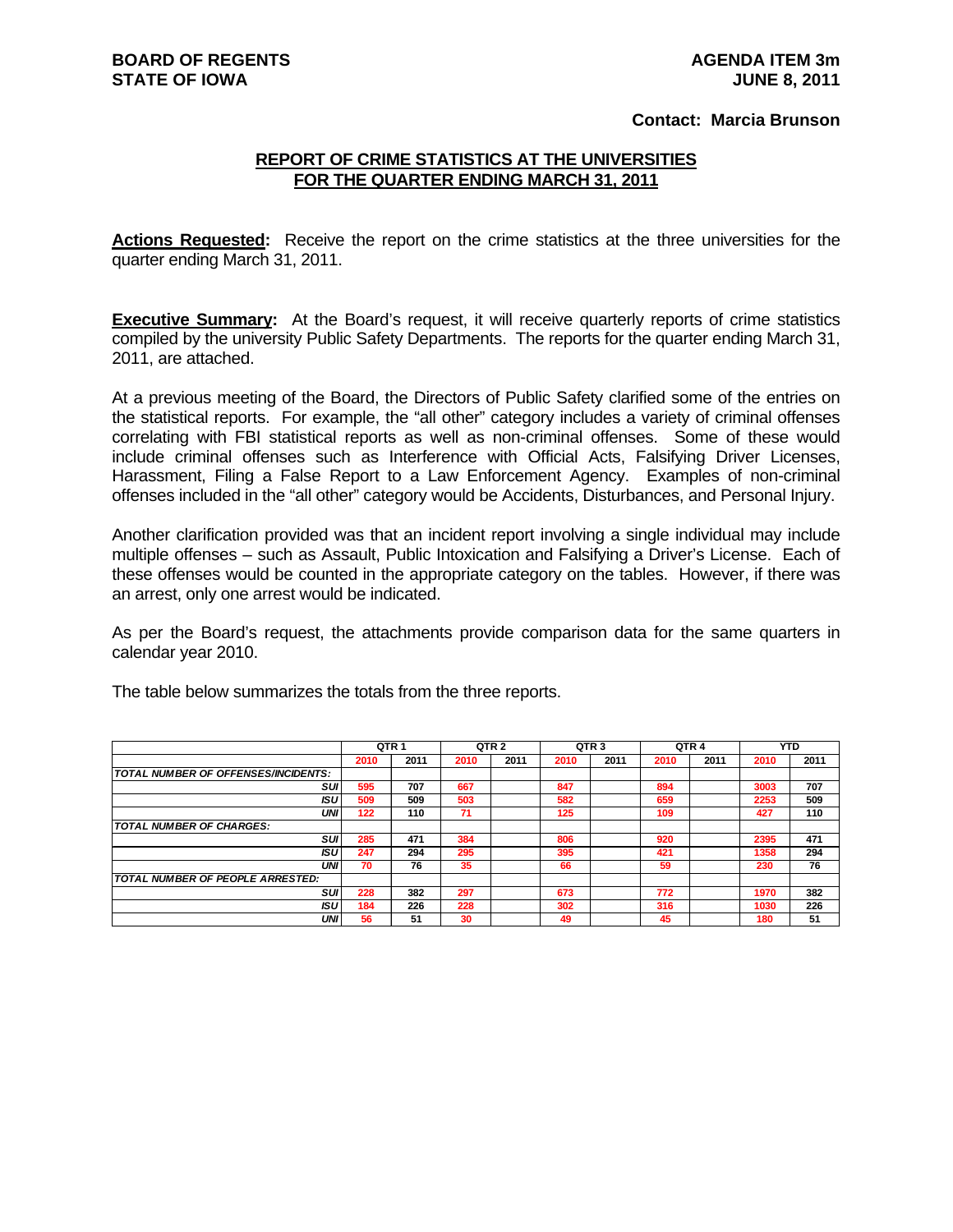The tables on the following page show the total number/percentage of university students charged compared to the total charges. It also shows the number of charges relating to various alcohol offenses and the number/percentage of students charged. At the Board's request, the institutions began compiling statistics in this fashion beginning with the third quarter of 2010; therefore, comparison numbers are not available for the first and second quarters of 2010.

For the Board's information, alcohol-related charges include – public intoxication, operating while intoxicated, possession of alcohol under the legal age, open container, consuming in public, bootlegging, providing liquor to minor, attempt to purchase alcohol by minor, and serving/selling alcohol after hours.

H:\HR\Docket 2011\June2011\0611\_ITEM03m.doc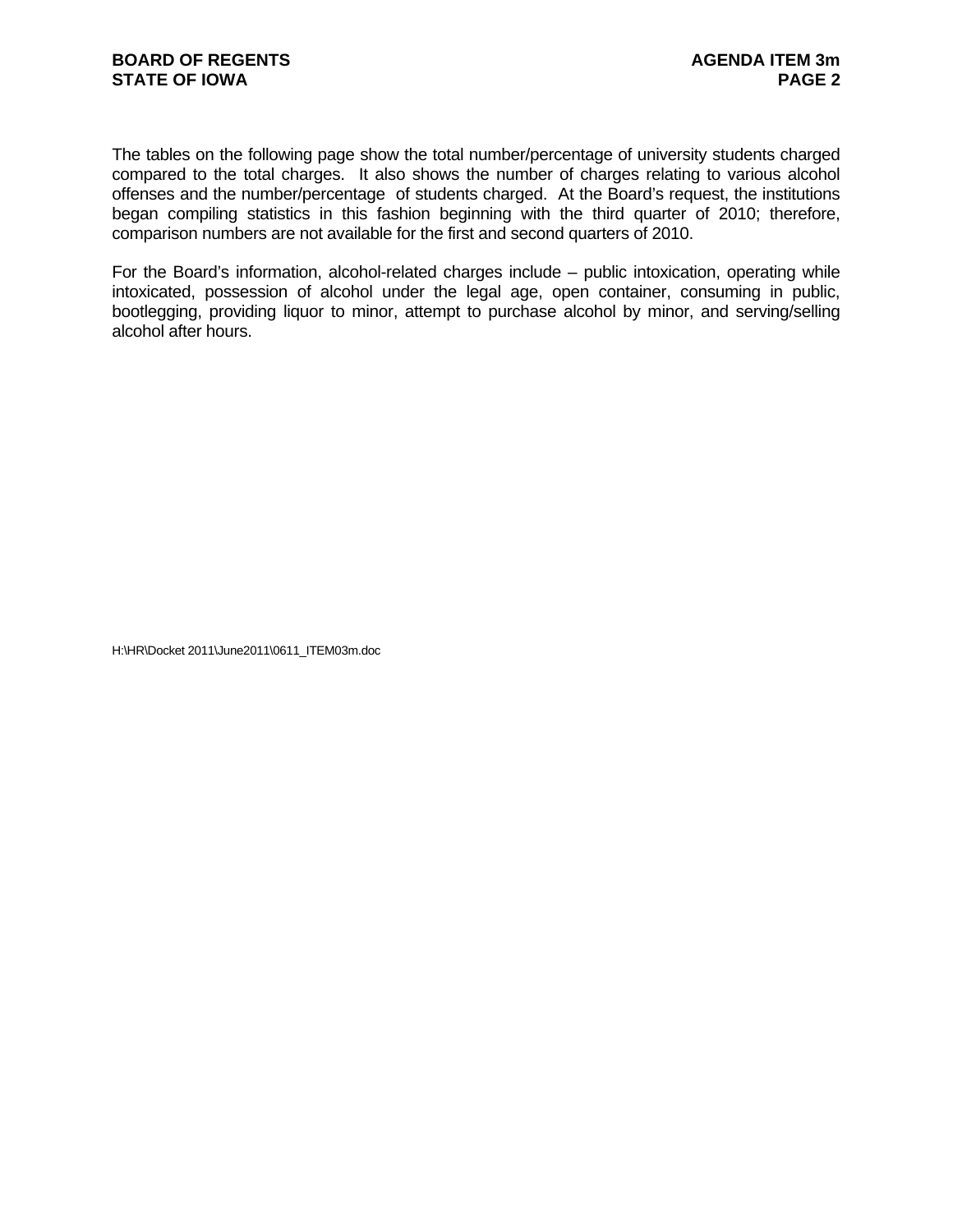# **BOARD OF REGENTS STATE OF IOWA**

|               |              |                 |             |      |                          |       | <b>TOTAL CHARGES / UNIVERSITY STUDENTS CHARGED</b> |             |      |                     |              |      |                          |              |          |                 |
|---------------|--------------|-----------------|-------------|------|--------------------------|-------|----------------------------------------------------|-------------|------|---------------------|--------------|------|--------------------------|--------------|----------|-----------------|
|               |              |                 | 1st Quarter |      |                          |       |                                                    | 2nd Quarter |      |                     |              |      |                          | 3rd Quarter  |          |                 |
|               |              | 2010            |             | 2011 |                          |       | 2010                                               |             | 2011 |                     |              | 2010 |                          |              | 2011     |                 |
|               |              |                 |             |      | %                        |       |                                                    |             |      | %                   |              |      | $\%$                     |              | #        | %               |
|               | <b>Total</b> | <b>Students</b> | Total       |      | <b>Students Students</b> | Total | <b>Students</b>                                    | Total       |      | Students   Students | <b>Total</b> |      | <b>Students Students</b> | <b>Total</b> | Students | <b>Students</b> |
| <b>ISUI</b>   | n/a          | n/a             | 471         | 268  | 57%                      | n/a   | n/a                                                |             |      |                     | 806          | 255  | 32%                      |              |          |                 |
| lisu          | n/a          | n/a             | 294         | 156  | 53%                      | n/a   | n/a                                                |             |      |                     | 395          | 171  | 43%                      |              |          |                 |
| <b>IUNI</b>   | n/a          | n/a             | 76          | 33   | 43%                      | n/a   | n/a                                                |             |      |                     | 66           | 33   | 50%                      |              |          |                 |
|               |              |                 |             |      |                          |       |                                                    |             |      |                     |              |      |                          |              |          |                 |
| <b>ITOTAL</b> | n/a          | n/a             | 841         | 457  | 54%                      | n/a   | n/a                                                |             |      |                     | 1267         | 459  | 36%                      |              |          |                 |

|              |       |      | 4th Quarter              |       |                 |          |       |                 | <b>YTD</b>      |       |                 |          |
|--------------|-------|------|--------------------------|-------|-----------------|----------|-------|-----------------|-----------------|-------|-----------------|----------|
|              |       | 2010 |                          |       | 2011            |          |       | 2010            |                 |       | 2011            |          |
|              |       | ₩    | %                        |       | #               | %        |       | #               | $\frac{9}{6}$   |       | #               | %        |
|              | Total |      | <b>Students Students</b> | Total | <b>Students</b> | Students | Total | <b>Students</b> | <b>Students</b> | Total | <b>Students</b> | Students |
| Isul         | 920   | 383  | 42%                      |       |                 |          | 1726  | 638             | 37%             | 471   | 268             | 57%      |
| <b>ISU</b>   | 421   | 245  | 58%                      |       |                 |          | 816   | 416             | 51%             | 294   | 156             | 53%      |
| <b>UNI</b>   | 59    | 31   | 53%                      |       |                 |          | 125   | 64              | 51%             | 76    | 33              | 43%      |
|              |       |      |                          |       |                 |          |       |                 |                 |       |                 |          |
| <b>TOTAL</b> | 1400  | 659  | 47%                      |       |                 |          | 2667  | 1118            | 42%             | 841   | 457             | 54%      |

|              |       |                 |             |         |                          |       | ALCOHOL-RELATED CHARGES / UNIVERSITY STUDENTS CHARGED |             |      |                          |       |                          |             |              |                       |   |
|--------------|-------|-----------------|-------------|---------|--------------------------|-------|-------------------------------------------------------|-------------|------|--------------------------|-------|--------------------------|-------------|--------------|-----------------------|---|
|              |       |                 | 1st Quarter |         |                          |       |                                                       | 2nd Quarter |      |                          |       |                          | 3rd Quarter |              |                       |   |
|              |       | 2010            |             | 2011    |                          |       | 2010                                                  |             | 2011 |                          |       | 2010                     |             |              | 2011                  |   |
|              |       |                 |             |         | %                        |       |                                                       |             |      | %                        |       |                          | %           |              |                       | % |
|              | Total | <b>Students</b> | Total       |         | <b>Students Students</b> | Total | <b>Students</b>                                       | Total       |      | <b>Students Students</b> | Total | <b>Students Students</b> |             | <b>Total</b> | l Students I Students |   |
| <b>SUI</b>   | n/a   | n/a             | 280         | 170     | 61%                      | n/a   | n/a                                                   |             |      |                          | 580   | 169                      | 29%         |              |                       |   |
| <b>I</b> ISU | n/a   | n/a             | 154         | 83      | 54%                      | n/a   | n/a                                                   |             |      |                          | 274   | 120                      | 44%         |              |                       |   |
| <b>IUNI</b>  | n/a   | n/a             | 26          | $12 \,$ | 46%                      | n/a   | n/a                                                   |             |      |                          | 29    | 13                       | 45%         |              |                       |   |
|              |       |                 |             |         |                          |       |                                                       |             |      |                          |       |                          |             |              |                       |   |
| <b>TOTAL</b> | n/a   | n/a             | 460         | 265     | 58%                      | n/a   | n/a                                                   |             |      |                          | 883   | 302                      | 34%         |              |                       |   |

|               |              |      | 4th Quarter              |       |      |                          |              |                 | <b>YTD</b>      |       |                 |           |
|---------------|--------------|------|--------------------------|-------|------|--------------------------|--------------|-----------------|-----------------|-------|-----------------|-----------|
|               |              | 2010 |                          |       | 2011 |                          |              | 2010            |                 |       | 2011            |           |
|               |              |      | %                        |       |      | %                        |              |                 | $\frac{9}{6}$   |       | #               | %         |
|               | <b>Total</b> |      | <b>Students Students</b> | Total |      | <b>Students Students</b> | <b>Total</b> | <b>Students</b> | <b>Students</b> | Total | <b>Students</b> | IStudents |
| <b>SUI</b>    | 587          | 205  | 35%                      |       |      |                          | 1167         | 374             | 32%             | 280   | 170             | 61%       |
| <b>ISU</b>    | 240          | 131  | 55%                      |       |      |                          | 514          | 251             | 49%             | 154   | 83              | 54%       |
| <b>UNI</b>    | 27           | 10   | 37%                      |       |      |                          | 56           | 23              | 41%             | 26    | 12              | 46%       |
|               |              |      |                          |       |      |                          |              |                 |                 |       |                 |           |
| <b>ITOTAL</b> | 854          | 346  | 41%                      |       |      |                          | 1737         | 648             | 37%             | 460   | 265             | 58%       |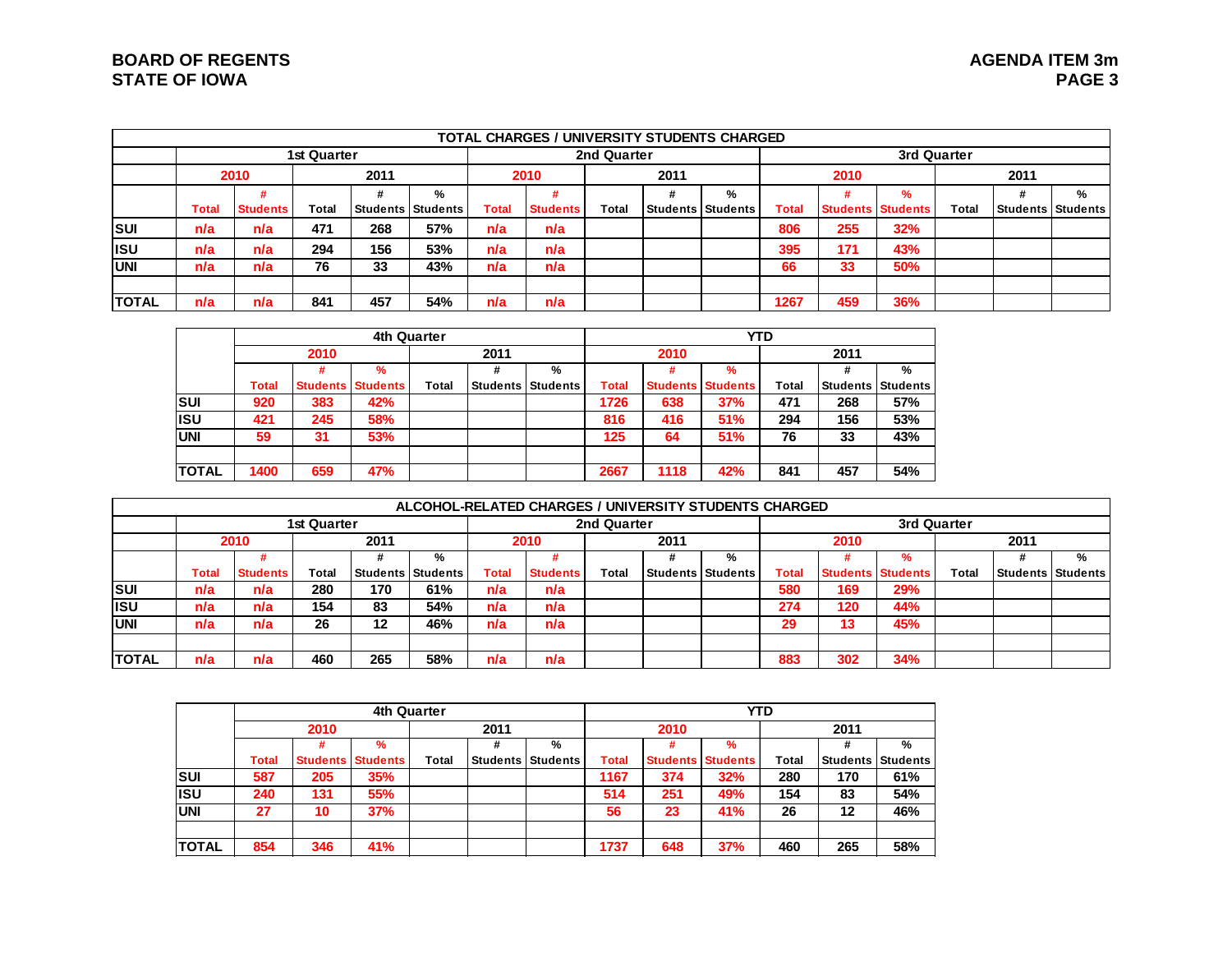#### **UNIVERSITY OF IOWA CRIME STATISTICS -- COMPARISON BY QUARTER -- 2010 AND 2011**

|                                                |                 |                |                                 | <b>OFFENSES</b> |                     |                |                |                      |                |           |             | <b>ARRESTS (COUNTS)</b> |  |             |                      |                         |
|------------------------------------------------|-----------------|----------------|---------------------------------|-----------------|---------------------|----------------|----------------|----------------------|----------------|-----------|-------------|-------------------------|--|-------------|----------------------|-------------------------|
|                                                |                 |                | 1st Quarter   2nd Quarter       | 3rd Quarter     | 4th Quarter         |                | <b>YTD</b>     |                      | 1st Quarter    |           | 2nd Quarter | 3rd Quarter             |  | 4th Quarter |                      | <b>YTD</b>              |
| <b>OFFENSES</b>                                |                 |                | 2010 2011 2010 2011 2010 2011 1 |                 | 2010 2011 2010 2011 |                |                | 2010                 | 2011           | 2010 2011 |             | 2010 2011               |  | 2010 2011   |                      | 2010 2011               |
| MURDER/NON-NEGLIGANT MANSLAUGHTER              |                 |                |                                 |                 |                     |                |                |                      |                |           |             |                         |  |             |                      |                         |
| <b>NEGLIGENT MANSLAUGHTER</b>                  |                 |                |                                 |                 |                     |                |                |                      |                |           |             |                         |  |             |                      |                         |
| <b>JUSTIFIABLE HOMICIDE</b>                    |                 |                |                                 |                 |                     |                |                |                      |                |           |             |                         |  |             |                      |                         |
| KIDNAPPING/ABDUCTION                           |                 | $\mathbf{1}$   |                                 |                 |                     |                | -1             |                      |                |           |             |                         |  |             |                      |                         |
| SEX OFFENSES (items with *):                   |                 | 1              |                                 |                 |                     |                | $\mathbf{1}$   |                      |                |           |             |                         |  |             |                      |                         |
| *FORCIBLE RAPE                                 |                 |                |                                 |                 |                     |                |                |                      |                |           |             |                         |  |             |                      |                         |
| *FORCIBLE SODOMY                               |                 |                |                                 |                 |                     |                |                |                      |                |           |             |                         |  |             |                      |                         |
| <i><b>*SEXUAL ASSAULT WITH AN OBJECT</b></i>   |                 |                |                                 |                 |                     |                |                |                      |                |           |             |                         |  |             |                      |                         |
| *FORCIBLE FONDLING                             |                 | $\mathbf{1}$   |                                 |                 |                     |                | $\mathbf{1}$   |                      |                |           |             |                         |  |             |                      |                         |
| *INCEST                                        |                 |                |                                 |                 |                     |                |                |                      |                |           |             |                         |  |             |                      |                         |
| <i><b>*STATUTORY RAPE</b></i>                  |                 |                |                                 |                 |                     |                |                |                      |                |           |             |                         |  |             |                      |                         |
| <b>ROBBERY</b>                                 |                 |                |                                 |                 |                     |                |                |                      | $\mathbf{1}$   |           |             |                         |  |             |                      | $\mathbf{1}$            |
| <b>AGGRAVATED ASSAULT</b>                      | $\overline{2}$  | $\overline{2}$ |                                 |                 |                     | $\overline{2}$ | $\overline{2}$ |                      | $\overline{2}$ |           |             |                         |  |             |                      | $\overline{2}$          |
| <b>SIMPLE ASSAULT</b>                          | 8               | 14             |                                 |                 |                     | 8              | 14             | 6                    | 4              |           |             |                         |  |             | 6                    | 4                       |
| <b>INTIMIDATION</b>                            | 6               | $\overline{7}$ |                                 |                 |                     | 6              | $\overline{7}$ | $\overline{2}$       | 4              |           |             |                         |  |             | $\overline{2}$       | $\overline{\mathbf{4}}$ |
| <b>ARSON</b>                                   |                 |                |                                 |                 |                     |                |                |                      |                |           |             |                         |  |             |                      |                         |
| <b>EXTORTION/BLACKMAIL</b>                     |                 |                |                                 |                 |                     |                |                |                      |                |           |             |                         |  |             |                      |                         |
| <b>BURGLARY/BREAKING &amp; ENTERING</b>        | 6               | $\mathbf{1}$   |                                 |                 |                     | 6              | $\mathbf{1}$   | $\blacktriangleleft$ |                |           |             |                         |  |             | -1                   |                         |
| ALL THEFT CHARGES (items with *):              | 35              | 30             |                                 |                 |                     | 35             | 30             | 4                    | $\mathbf{1}$   |           |             |                         |  |             | 4                    | $\mathbf{1}$            |
| *POCKET-PICKING                                |                 |                |                                 |                 |                     |                |                |                      |                |           |             |                         |  |             |                      |                         |
| *PURSE-SNATCHING                               |                 |                |                                 |                 |                     |                |                |                      |                |           |             |                         |  |             |                      |                         |
| *SHOPLIFTING                                   |                 | $\overline{2}$ |                                 |                 |                     |                | $\overline{c}$ |                      | $\mathbf{1}$   |           |             |                         |  |             |                      | $\mathbf{1}$            |
| <i><b>*THEFT FROM BUILDING</b></i>             | 19              | 19             |                                 |                 |                     | 19             | 19             | 3                    |                |           |             |                         |  |             | 3                    |                         |
| *THEFT FROM COIN-OPERATED MACHINE OR DEVICE    |                 |                |                                 |                 |                     |                |                |                      |                |           |             |                         |  |             |                      |                         |
| *THEFT FROM MOTOR VEHICLE                      | 4               | $\overline{4}$ |                                 |                 |                     | 4              | $\overline{4}$ |                      |                |           |             |                         |  |             |                      |                         |
| *THEFT OF MOTOR VEHICLE PARTS OR ACCESSORIES   | $\overline{a}$  |                |                                 |                 |                     | $\overline{a}$ |                |                      |                |           |             |                         |  |             |                      |                         |
| *ALL OTHER LARCENY                             | 10              | 5              |                                 |                 |                     | 10             | 5              |                      |                |           |             |                         |  |             |                      |                         |
| <b>MOTOR VEHICLE THEFT</b>                     |                 | 1              |                                 |                 |                     |                | $\mathbf{1}$   |                      |                |           |             |                         |  |             |                      |                         |
| <b>COUNTERFEITING/FORGERY</b>                  | 1               | $\overline{2}$ |                                 |                 |                     |                | $\mathbf{2}$   |                      | 1              |           |             |                         |  |             |                      | $\mathbf{1}$            |
| <b>FALSE PRETENSES/SWINDLE/CONFIDENCE GAME</b> | $\overline{7}$  | 3              |                                 |                 |                     | $\overline{7}$ | 3              |                      | $\overline{2}$ |           |             |                         |  |             |                      | $\overline{2}$          |
| <b>CREDIT CARD/ATM FRAUD</b>                   | $\overline{2}$  |                |                                 |                 |                     | $\overline{2}$ |                |                      |                |           |             |                         |  |             |                      |                         |
| <b>IMPERSONATION</b>                           | $\overline{2}$  | $\mathbf{1}$   |                                 |                 |                     | $\overline{2}$ | $\mathbf{1}$   | 1                    | $\mathbf{1}$   |           |             |                         |  |             | $\blacktriangleleft$ | $\mathbf{1}$            |
| <b>WELFARE FRAUD</b>                           |                 |                |                                 |                 |                     |                |                |                      |                |           |             |                         |  |             |                      |                         |
| <b>WIRE FRAUD</b>                              |                 |                |                                 |                 |                     |                |                |                      |                |           |             |                         |  |             |                      |                         |
| <b>EMBEZZLEMENT</b>                            |                 |                |                                 |                 |                     |                |                |                      |                |           |             |                         |  |             |                      |                         |
| <b>STOLEN PROPERTY OFFENSES</b>                |                 |                |                                 |                 |                     |                |                |                      |                |           |             |                         |  |             |                      |                         |
| DESTRUCTION/DAMAGE/VANDALISM OF PROPERTY       | 10 <sup>1</sup> | 15             |                                 |                 |                     | 10             | 15             | 1                    | $\mathbf{1}$   |           |             |                         |  |             | $\blacktriangleleft$ | $\mathbf{1}$            |
| <b>DRUG/NARCOTIC VIOLATIONS</b>                | 27              | 30             |                                 |                 |                     | 27             | 30             | 21                   | 27             |           |             |                         |  |             | 21                   | 27                      |
| <b>DRUG EQUIPMENT VIOLATIONS</b>               | 23              | 19             |                                 |                 |                     | 23             | 19             | 22                   | 13             |           |             |                         |  |             | 22                   | 13                      |
| <b>PORNOGRAPHY/OBSCENE MATERIAL</b>            | $\overline{4}$  |                |                                 |                 |                     | 4              |                |                      |                |           |             |                         |  |             |                      |                         |
| <b>BETTING/WAGERING</b>                        |                 |                |                                 |                 |                     |                |                |                      |                |           |             |                         |  |             |                      |                         |
| OPERATING/PROMOTING/ASSISTING GAMBLING         |                 |                |                                 |                 |                     |                |                |                      |                |           |             |                         |  |             |                      |                         |
| <b>GAMBLING EQUIPMENT VIOLATIONS</b>           |                 |                |                                 |                 |                     |                |                |                      |                |           |             |                         |  |             |                      |                         |
| <b>SPORTS TAMPERING</b>                        |                 |                |                                 |                 |                     |                |                |                      |                |           |             |                         |  |             |                      |                         |
| <b>PROSTITUTION</b>                            |                 |                |                                 |                 |                     |                |                |                      |                |           |             |                         |  |             |                      |                         |
| <b>ASSISTING OR PROMOTING PROSTITUTION</b>     |                 |                |                                 |                 |                     |                |                |                      |                |           |             |                         |  |             |                      |                         |
| <b>BRIBERY</b>                                 |                 |                |                                 |                 |                     |                |                |                      |                |           |             |                         |  |             |                      |                         |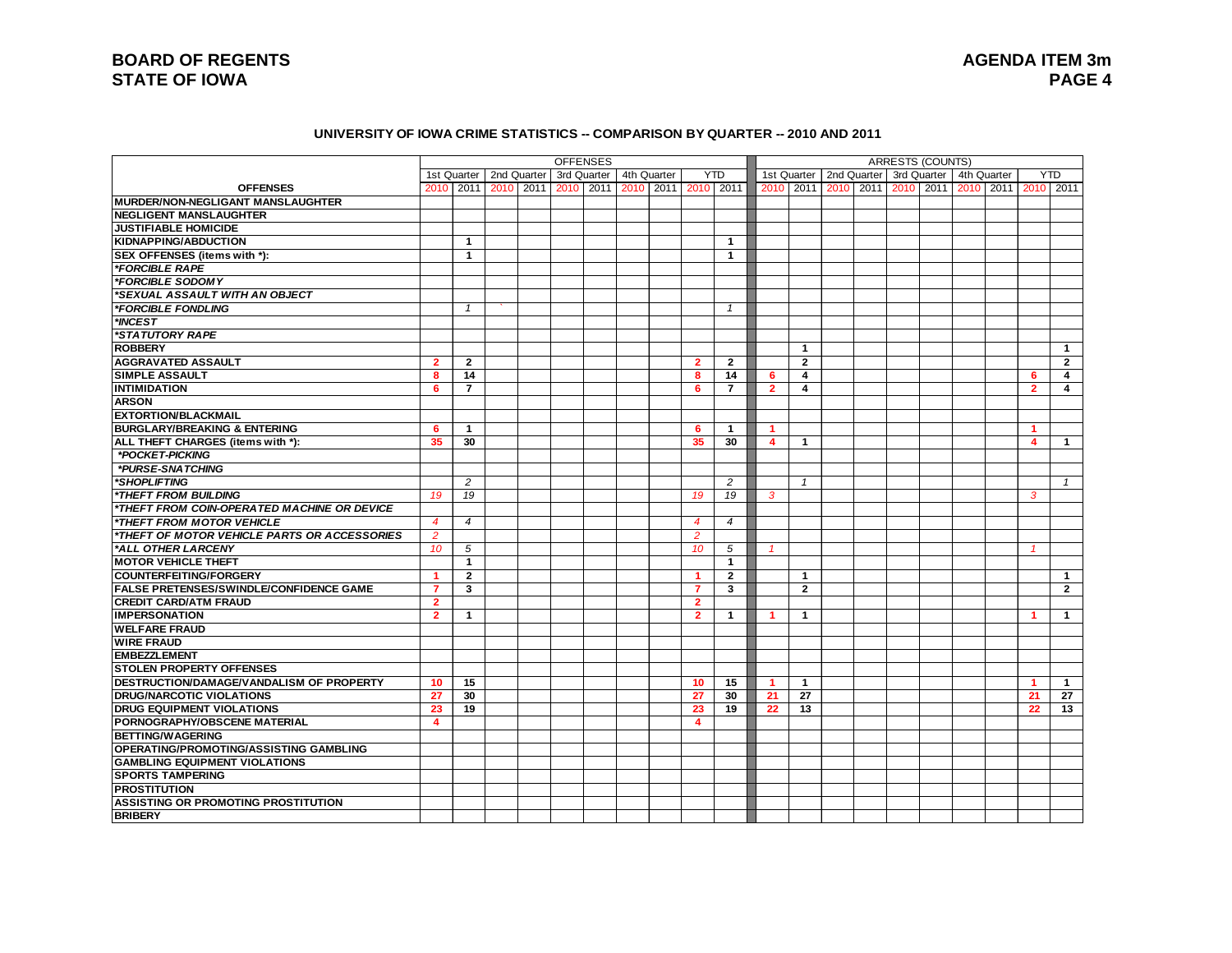#### **UNIVERSITY OF IOWA CRIME STATISTICS -- COMPARISON BY QUARTER -- 2010 AND 2011**

|                                             |      |     |                                         |  | <b>OFFENSES</b> |             |     |      |           |             |  | <b>ARRESTS (COUNTS)</b>   |  |             |           |            |
|---------------------------------------------|------|-----|-----------------------------------------|--|-----------------|-------------|-----|------|-----------|-------------|--|---------------------------|--|-------------|-----------|------------|
|                                             |      |     | 1st Quarter   2nd Quarter   3rd Quarter |  |                 | 4th Quarter |     | YTD. |           | 1st Quarter |  | 2nd Quarter   3rd Quarter |  | 4th Quarter |           | <b>YTD</b> |
| <b>OFFENSES</b>                             | 2010 |     |                                         |  |                 |             |     |      | 2010 2011 |             |  | 2010 2011 2010 2011 2010  |  | 2011        | 2010 2011 |            |
| <b>IWEAPON LAW VIOLATIONS</b>               |      |     |                                         |  |                 |             |     |      |           |             |  |                           |  |             |           |            |
| <b>BAD CHECKS</b>                           |      |     |                                         |  |                 |             |     |      |           |             |  |                           |  |             |           |            |
| <b>CURFEW/LOITERING/VAGRANCY VIOLATIONS</b> |      |     |                                         |  |                 |             |     |      |           |             |  |                           |  |             |           |            |
| <b>DISORDERLY CONDUCT</b>                   | 9    | 18  |                                         |  |                 |             | -9  | 18   | 8         | 18          |  |                           |  |             | 8         | 18         |
| <b>DRIVING UNDER THE INFLUENCE</b>          | 57   | 49  |                                         |  |                 |             | 57  | 49   | 49        | 39          |  |                           |  |             | 49        | 39         |
| <b>IDRUNKENNESS</b>                         | 71   | 78  |                                         |  |                 |             | 71  | 78   | 80        | 82          |  |                           |  |             | 80        | 82         |
| <b>FAMILY OFFENSES, NON-VIOLENT</b>         |      |     |                                         |  |                 |             |     |      |           |             |  |                           |  |             |           |            |
| <b>LIQUOR LAW VIOLATIONS</b>                | 27   | 89  |                                         |  |                 |             | 27  | 89   | 47        | 159         |  |                           |  |             | 47        | 159        |
| <b>PEEPING TOM</b>                          |      |     |                                         |  |                 |             |     |      |           |             |  |                           |  |             |           |            |
| <b>RUNAWAY</b>                              |      |     |                                         |  |                 |             |     |      |           |             |  |                           |  |             |           |            |
| <b>ITRESPASS OF REAL PROPERTY</b>           |      | 4   |                                         |  |                 |             | 5.  |      |           |             |  |                           |  |             |           | 4          |
| <b>ALL OTHER OFFENSES</b>                   | 292  | 342 |                                         |  |                 |             | 292 | 342  | 38        | 112         |  |                           |  |             | 38        | 112        |
|                                             |      |     |                                         |  |                 |             |     |      |           |             |  |                           |  |             |           |            |
| <b>TOTAL NUMBER OF OFFENSES/INCIDENTS:</b>  | 595  | 707 |                                         |  |                 |             | 595 | 707  |           |             |  |                           |  |             |           |            |
| <b>TOTAL NUMBER OF CHARGES:</b>             |      |     |                                         |  |                 |             |     |      | 285       | 471         |  |                           |  |             | 285       | 471        |
| <b>TOTAL NUMBER OF PEOPLE ARRESTED:</b>     |      |     |                                         |  |                 |             |     |      | 228       | 382         |  |                           |  |             | 228       | 382        |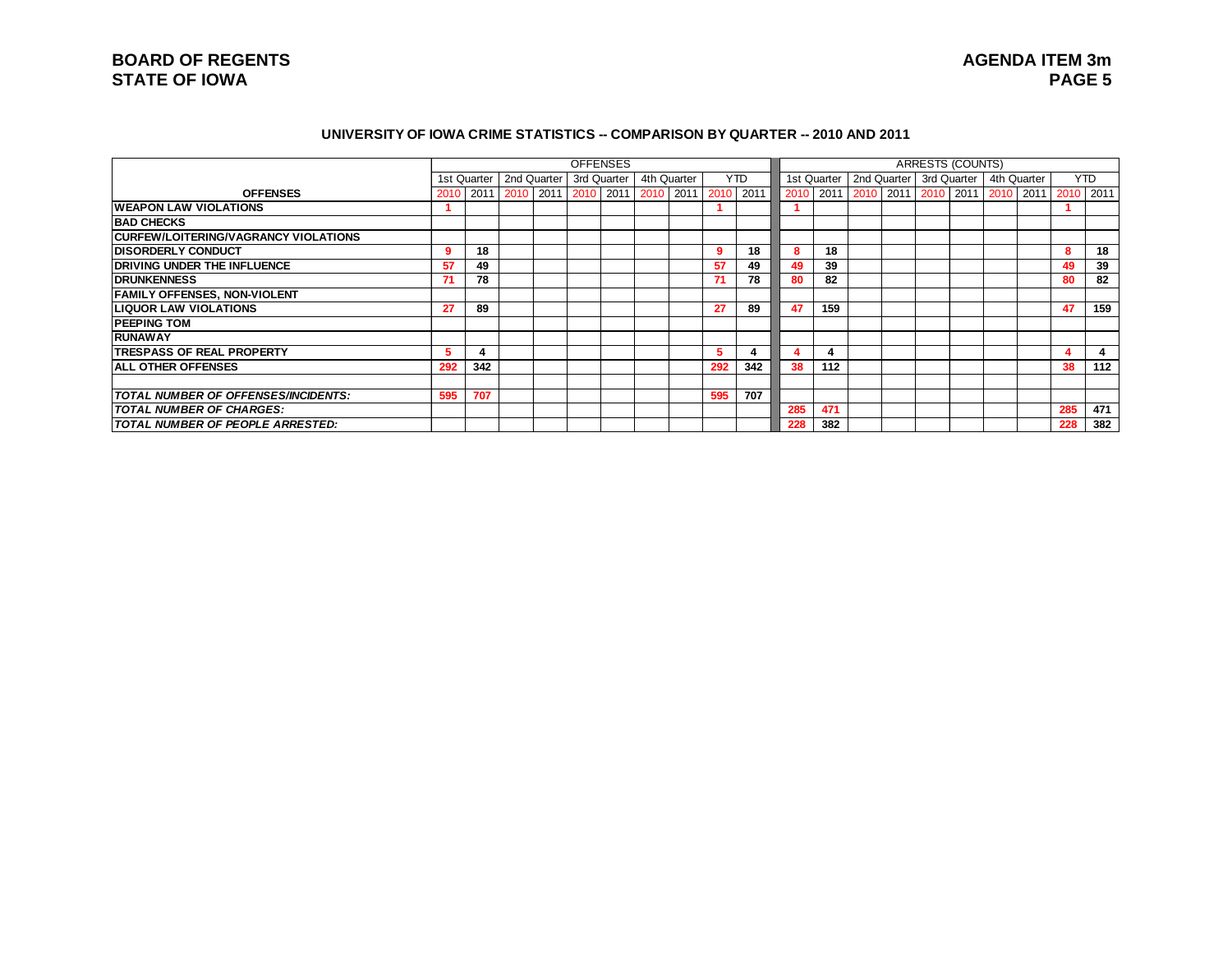#### **IOWA STATE UNIVERSITY CRIME STATISTICS -- COMPARISON BY QUARTER -- 2010 AND 2011**

|                                                |                |                |             | <b>OFFENSES</b> |           |                     |                      |                |                |                |      |             | <b>ARRESTS (COUNTS)</b> |             |             |                |                |
|------------------------------------------------|----------------|----------------|-------------|-----------------|-----------|---------------------|----------------------|----------------|----------------|----------------|------|-------------|-------------------------|-------------|-------------|----------------|----------------|
|                                                |                | 1st Quarter    | 2nd Quarter | 3rd Quarter     |           | 4th Quarter         |                      | <b>YTD</b>     |                | 1st Quarter    |      | 2nd Quarter |                         | 3rd Quarter | 4th Quarter |                | <b>YTD</b>     |
| <b>OFFENSES</b>                                |                | 2010 2011      | 2010 2011   |                 | 2010 2011 | 2010 2011 2010 2011 |                      |                | 2010           | 2011           | 2010 | 2011        |                         | 2010 2011   | 2010 2011   | 2010 2011      |                |
| <b>MURDER/NON-NEGLIGANT MANSLAUGHTER</b>       |                |                |             |                 |           |                     |                      |                |                |                |      |             |                         |             |             |                |                |
| <b>NEGLIGENT MANSLAUGHTER</b>                  |                |                |             |                 |           |                     |                      |                |                |                |      |             |                         |             |             |                |                |
| <b>JUSTIFIABLE HOMICIDE</b>                    |                |                |             |                 |           |                     |                      |                |                |                |      |             |                         |             |             |                |                |
| KIDNAPPING/ABDUCTION                           |                |                |             |                 |           |                     |                      |                |                |                |      |             |                         |             |             |                |                |
| SEX OFFENSES (items with *):                   | 1              |                |             |                 |           |                     | 1                    |                |                |                |      |             |                         |             |             |                |                |
| *FORCIBLE RAPE                                 | $\mathcal I$   |                |             |                 |           |                     |                      |                |                |                |      |             |                         |             |             |                |                |
| *FORCIBLE SODOMY                               |                |                |             |                 |           |                     |                      |                |                |                |      |             |                         |             |             |                |                |
| *SEXUAL ASSAULT WITH AN OBJECT                 |                |                |             |                 |           |                     |                      |                |                |                |      |             |                         |             |             |                |                |
| *FORCIBLE FONDLING                             |                |                |             |                 |           |                     |                      |                |                |                |      |             |                         |             |             |                |                |
| *INCEST                                        |                |                |             |                 |           |                     |                      |                |                |                |      |             |                         |             |             |                |                |
| *STATUTORY RAPE                                |                |                |             |                 |           |                     |                      |                |                |                |      |             |                         |             |             |                |                |
| <b>ROBBERY</b>                                 |                |                |             |                 |           |                     |                      |                |                |                |      |             |                         |             |             |                |                |
| <b>AGGRAVATED ASSAULT</b>                      | $\overline{2}$ | 3              |             |                 |           |                     | $\overline{2}$       | 3              |                | 3              |      |             |                         |             |             |                | 3              |
| <b>SIMPLE ASSAULT</b>                          | 9              | 6              |             |                 |           |                     | 9                    | 6              | 3              | 3              |      |             |                         |             |             | 3              | 3              |
| <b>INTIMIDATION</b>                            | $\overline{2}$ | $\mathbf{1}$   |             |                 |           |                     | $\overline{2}$       | $\mathbf{1}$   |                |                |      |             |                         |             |             |                |                |
| <b>ARSON</b>                                   |                |                |             |                 |           |                     |                      |                |                |                |      |             |                         |             |             |                |                |
| <b>EXTORTION/BLACKMAIL</b>                     |                |                |             |                 |           |                     |                      |                |                |                |      |             |                         |             |             |                |                |
| <b>BURGLARY/BREAKING &amp; ENTERING</b>        | 3              | $\overline{7}$ |             |                 |           |                     | 3                    | $\overline{7}$ | 3              | 3              |      |             |                         |             |             | 3              | 3              |
| ALL THEFT CHARGES (items with *):              | 58             | 52             |             |                 |           |                     | 58                   | 52             | 3              | 11             |      |             |                         |             |             | 3              | 11             |
| *POCKET-PICKING                                |                |                |             |                 |           |                     |                      |                |                |                |      |             |                         |             |             |                |                |
| *PURSE-SNATCHING                               |                |                |             |                 |           |                     |                      |                |                |                |      |             |                         |             |             |                |                |
| *SHOPLIFTING                                   | 3              | $\overline{c}$ |             |                 |           |                     | 3                    | 2              |                | $\overline{c}$ |      |             |                         |             |             |                | 2              |
| <i><b>*THEFT FROM BUILDING</b></i>             | 39             | 29             |             |                 |           |                     | 39                   | 29             |                | $\overline{4}$ |      |             |                         |             |             |                | $\overline{4}$ |
| *THEFT FROM COIN-OPERATED MACHINE OR DEVICE    |                |                |             |                 |           |                     |                      |                |                |                |      |             |                         |             |             |                |                |
| *THEFT FROM MOTOR VEHICLE                      | 8              | 10             |             |                 |           |                     | 10 <sup>1</sup>      | 10             |                |                |      |             |                         |             |             |                |                |
| *THEFT OF MOTOR VEHICLE PARTS OR ACCESSORIES   | $\overline{4}$ | $\overline{c}$ |             |                 |           |                     | $\overline{4}$       | $\overline{2}$ |                |                |      |             |                         |             |             |                |                |
| *ALL OTHER LARCENY                             | $\overline{4}$ | 9              |             |                 |           |                     | $\overline{4}$       | 9              | $\overline{2}$ | 5              |      |             |                         |             |             | $\overline{2}$ | 5              |
| <b>MOTOR VEHICLE THEFT</b>                     | $\mathbf{1}$   | $\mathbf{1}$   |             |                 |           |                     | 1                    | $\mathbf{1}$   | $\mathbf{1}$   | $\overline{2}$ |      |             |                         |             |             | -1             | $\overline{2}$ |
| <b>COUNTERFEITING/FORGERY</b>                  | 1              |                |             |                 |           |                     | $\blacktriangleleft$ |                |                |                |      |             |                         |             |             |                |                |
| <b>FALSE PRETENSES/SWINDLE/CONFIDENCE GAME</b> | $\overline{2}$ |                |             |                 |           |                     | $\overline{2}$       |                |                | $\mathbf{1}$   |      |             |                         |             |             |                | $\mathbf{1}$   |
| <b>CREDIT CARD/ATM FRAUD</b>                   | 1              | 3              |             |                 |           |                     | -1                   | 3              |                |                |      |             |                         |             |             |                |                |
| <b>IMPERSONATION</b>                           | 1              |                |             |                 |           |                     | $\blacktriangleleft$ |                |                |                |      |             |                         |             |             |                |                |
| <b>WELFARE FRAUD</b>                           |                |                |             |                 |           |                     |                      |                |                |                |      |             |                         |             |             |                |                |
| <b>WIRE FRAUD</b>                              |                |                |             |                 |           |                     |                      |                |                |                |      |             |                         |             |             |                |                |
| <b>EMBEZZLEMENT</b>                            |                |                |             |                 |           |                     |                      |                |                |                |      |             |                         |             |             |                |                |
| <b>STOLEN PROPERTY OFFENSES</b>                |                |                |             |                 |           |                     |                      |                |                |                |      |             |                         |             |             |                |                |
| DESTRUCTION/DAMAGE/VANDALISM OF PROPERTY       | 33             | 23             |             |                 |           |                     | 33                   | 23             | 6              | 5              |      |             |                         |             |             | 6              | 5              |
| <b>DRUG/NARCOTIC VIOLATIONS</b>                | 26             | 32             |             |                 |           |                     | 26                   | 32             | 28             | 38             |      |             |                         |             |             | 28             | 38             |
| <b>DRUG EQUIPMENT VIOLATIONS</b>               | 13             | 25             |             |                 |           |                     | 13                   | 25             | 15             | 28             |      |             |                         |             |             | 15             | 28             |
| <b>PORNOGRAPHY/OBSCENE MATERIAL</b>            |                |                |             |                 |           |                     |                      |                |                |                |      |             |                         |             |             |                |                |
| <b>BETTING/WAGERING</b>                        |                |                |             |                 |           |                     |                      |                |                |                |      |             |                         |             |             |                |                |
| <b>OPERATING/PROMOTING/ASSISTING GAMBLING</b>  |                |                |             |                 |           |                     |                      |                |                |                |      |             |                         |             |             |                |                |
| <b>GAMBLING EQUIPMENT VIOLATIONS</b>           |                |                |             |                 |           |                     |                      |                |                |                |      |             |                         |             |             |                |                |
| <b>SPORTS TAMPERING</b>                        |                |                |             |                 |           |                     |                      |                |                |                |      |             |                         |             |             |                |                |
| <b>PROSTITUTION</b>                            |                |                |             |                 |           |                     |                      |                |                |                |      |             |                         |             |             |                |                |
| <b>ASSISTING OR PROMOTING PROSTITUTION</b>     |                |                |             |                 |           |                     |                      |                |                |                |      |             |                         |             |             |                |                |
| <b>BRIBERY</b>                                 |                |                |             |                 |           |                     |                      |                |                |                |      |             |                         |             |             |                |                |
|                                                |                |                |             |                 |           |                     |                      |                |                |                |      |             |                         |             |             |                |                |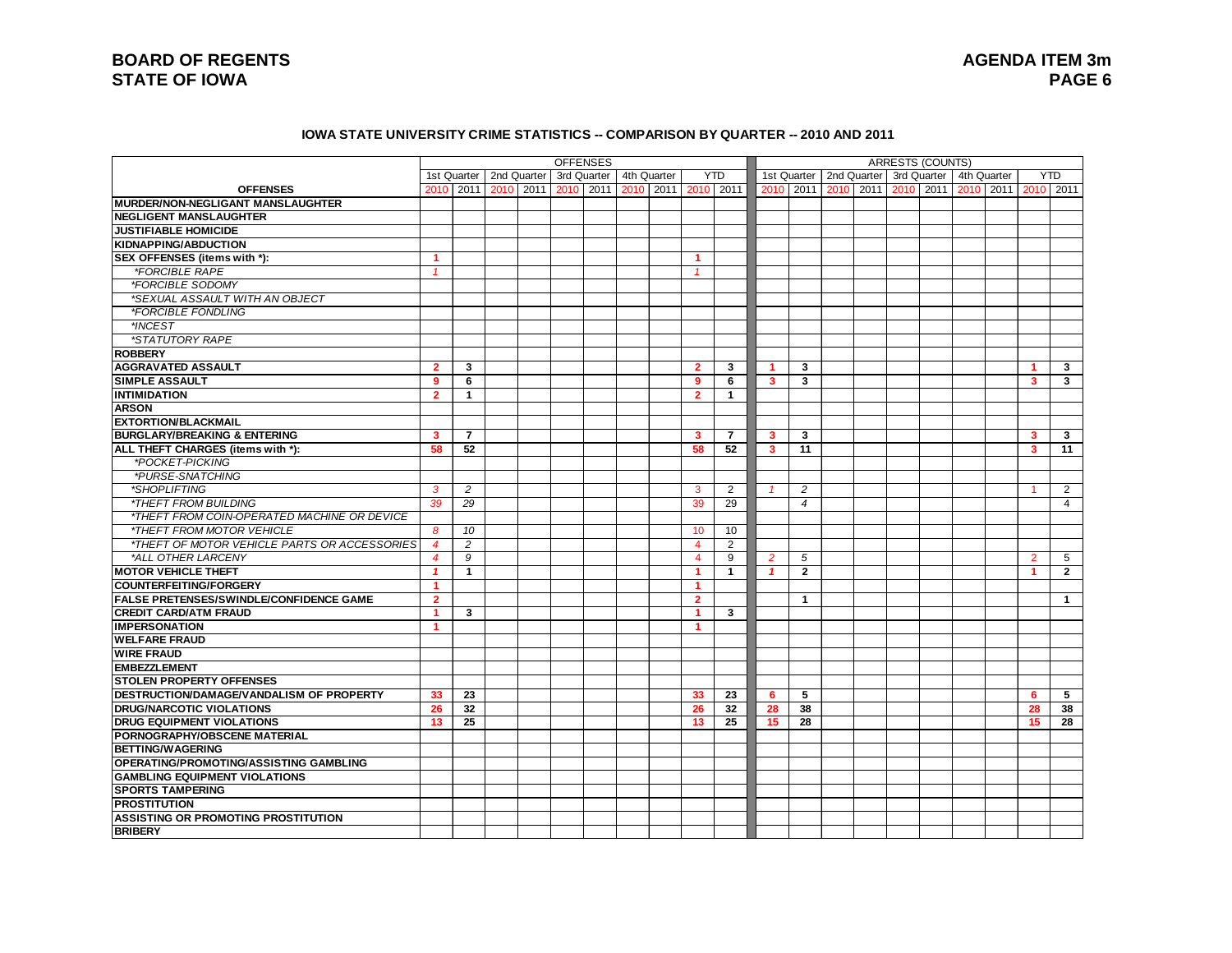#### **IOWA STATE UNIVERSITY CRIME STATISTICS -- COMPARISON BY QUARTER -- 2010 AND 2011**

|                                             |      |                |                                         |  | <b>OFFENSES</b> |             |                 |      |           |              |  | <b>ARRESTS (COUNTS)</b>             |  |      |                |              |
|---------------------------------------------|------|----------------|-----------------------------------------|--|-----------------|-------------|-----------------|------|-----------|--------------|--|-------------------------------------|--|------|----------------|--------------|
|                                             |      |                | 1st Quarter   2nd Quarter   3rd Quarter |  |                 | 4th Quarter |                 | YTD. |           | 1st Quarter  |  | 2nd Quarter 3rd Quarter 4th Quarter |  |      |                | <b>YTD</b>   |
| <b>OFFENSES</b>                             | 2010 |                |                                         |  |                 |             |                 |      | 2010 2011 |              |  | 2010 2011 2010 2011 2010            |  | 2011 | 2010           | 2011         |
| <b>WEAPON LAW VIOLATIONS</b>                |      | $\overline{2}$ |                                         |  |                 |             |                 | 2    |           | $\mathbf{2}$ |  |                                     |  |      |                | $\mathbf{2}$ |
| <b>BAD CHECKS</b>                           |      |                |                                         |  |                 |             |                 |      |           |              |  |                                     |  |      |                |              |
| <b>CURFEW/LOITERING/VAGRANCY VIOLATIONS</b> |      |                |                                         |  |                 |             |                 |      |           |              |  |                                     |  |      |                |              |
| <b>IDISORDERLY CONDUCT</b>                  | 3    | 3              |                                         |  |                 |             | 3               | 3    | 6         |              |  |                                     |  |      | 6              |              |
| <b>DRIVING UNDER THE INFLUENCE</b>          | 32   | 42             |                                         |  |                 |             | 32 <sup>2</sup> | 42   | 35        | 44           |  |                                     |  |      | 35             | 44           |
| <b>IDRUNKENNESS</b>                         | 56   | 61             |                                         |  |                 |             | 56              | 61   | 62        | 58           |  |                                     |  |      | 62             | 58           |
| <b>FAMILY OFFENSES, NON-VIOLENT</b>         |      |                |                                         |  |                 |             |                 |      |           |              |  |                                     |  |      |                |              |
| <b>LIQUOR LAW VIOLATIONS</b>                | 46   | 40             |                                         |  |                 |             | 46              | 40   | 58        | 52           |  |                                     |  |      | 58             | 52           |
| <b>PEEPING TOM</b>                          |      |                |                                         |  |                 |             |                 |      |           |              |  |                                     |  |      |                |              |
| <b>RUNAWAY</b>                              |      |                |                                         |  |                 |             |                 |      |           |              |  |                                     |  |      |                |              |
| <b>ITRESPASS OF REAL PROPERTY</b>           | ۰    | 12             |                                         |  |                 |             | 3               | 12   |           | 9            |  |                                     |  |      | $\overline{2}$ | 9            |
| <b>IALL OTHER OFFENSES</b>                  | 215  | 195            |                                         |  |                 |             | 215             | 195  | 24        | 34           |  |                                     |  |      | 24             | 34           |
|                                             |      |                |                                         |  |                 |             |                 |      |           |              |  |                                     |  |      |                |              |
| <b>TOTAL NUMBER OF OFFENSES/INCIDENTS:</b>  | 509  | 509            |                                         |  |                 |             | 509             | 509  |           |              |  |                                     |  |      |                |              |
| <b>TOTAL NUMBER OF CHARGES:</b>             |      |                |                                         |  |                 |             |                 |      | 247       | 294          |  |                                     |  |      | 247            | 294          |
| <b>TOTAL NUMBER OF PEOPLE ARRESTED:</b>     |      |                |                                         |  |                 |             |                 |      | 184       | 226          |  |                                     |  |      | 184            | 226          |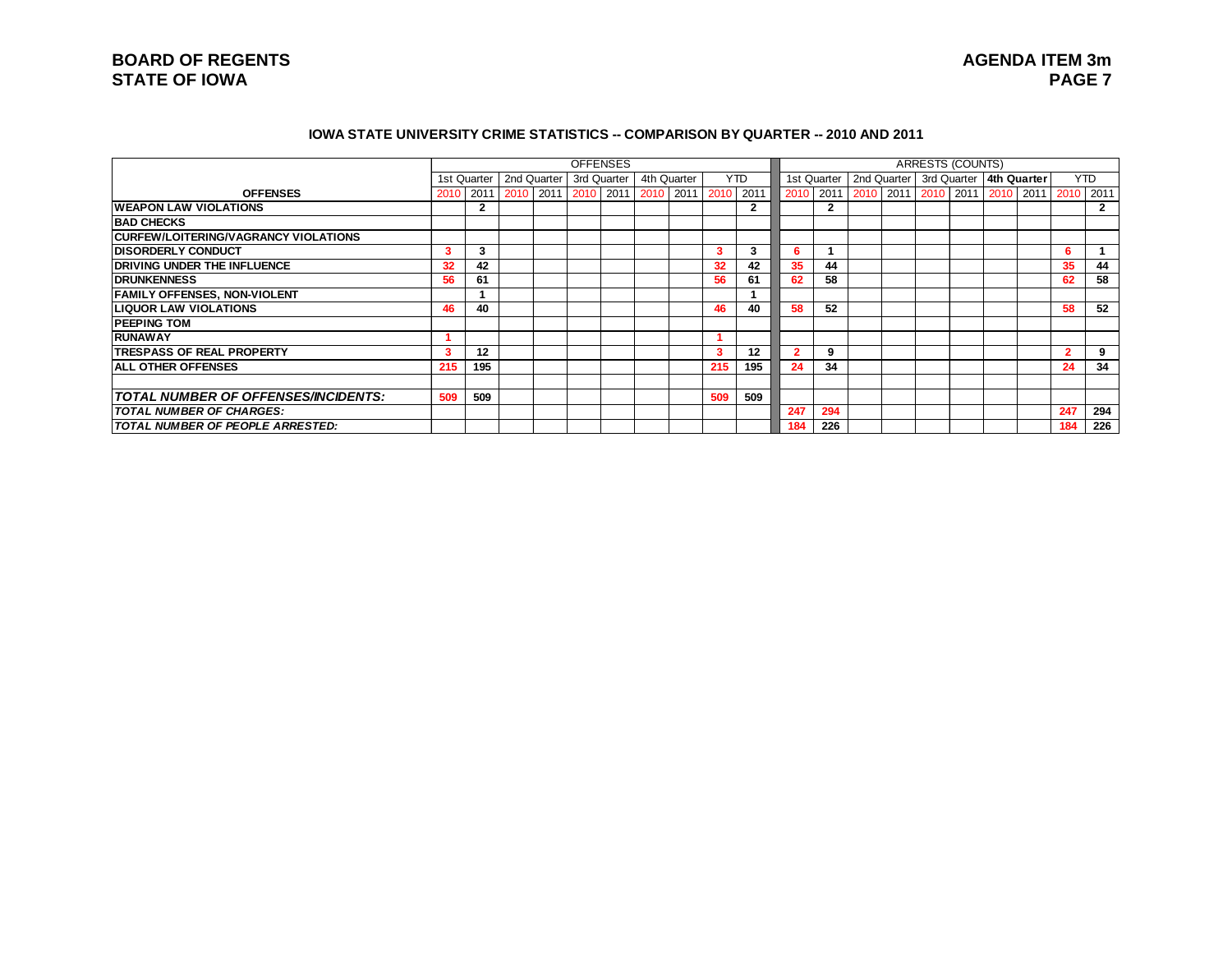#### **UNIVERSITY OF NORTHERN IOWA CRIME STATISTICS -- COMPARISON BY QUARTER -- 2010 AND 2011**

|                                                                          |                                |                                         |  | <b>OFFENSES</b> |             |                         |                         |                |                |  | <b>ARRESTS (COUNTS)</b>               |  |   |            |
|--------------------------------------------------------------------------|--------------------------------|-----------------------------------------|--|-----------------|-------------|-------------------------|-------------------------|----------------|----------------|--|---------------------------------------|--|---|------------|
|                                                                          |                                | 1st Quarter   2nd Quarter   3rd Quarter |  |                 | 4th Quarter |                         | <b>YTD</b>              |                | 1st Quarter    |  | 2nd Quarter 3rd Quarter   4th Quarter |  |   | <b>YTD</b> |
| <b>OFFENSES</b>                                                          |                                | 2010   2011   2010   2011   2010   2011 |  |                 |             |                         | 2010 2011 2010 2011     |                | 2010 2011      |  |                                       |  |   |            |
| <b>MURDER/NON-NEGLIGANT MANSLAUGHTER</b>                                 |                                |                                         |  |                 |             |                         |                         |                |                |  |                                       |  |   |            |
| <b>NEGLIGENT MANSLAUGHTER</b>                                            |                                |                                         |  |                 |             |                         |                         |                |                |  |                                       |  |   |            |
| <b>JUSTIFIABLE HOMICIDE</b>                                              |                                |                                         |  |                 |             |                         |                         |                |                |  |                                       |  |   |            |
| <b>KIDNAPPING/ABDUCTION</b>                                              |                                |                                         |  |                 |             |                         |                         |                |                |  |                                       |  |   |            |
| SEX OFFENSES (items with *):                                             | $\overline{2}$                 | 4                                       |  |                 |             | $\overline{2}$          | 4                       | -1             |                |  |                                       |  |   |            |
| <i><b>*FORCIBLE RAPE</b></i>                                             | $\overline{2}$                 | 3                                       |  |                 |             | $\overline{2}$          | $\overline{\mathbf{3}}$ |                |                |  |                                       |  |   |            |
| *FORCIBLE SODOMY                                                         |                                |                                         |  |                 |             |                         |                         |                |                |  |                                       |  |   |            |
| *SEXUAL ASSAULT WITH AN OBJECT                                           |                                |                                         |  |                 |             |                         |                         |                |                |  |                                       |  |   |            |
| *FORCIBLE FONDLING                                                       |                                | $\mathbf{1}$                            |  |                 |             |                         | 1                       |                |                |  |                                       |  |   |            |
| *INCEST                                                                  |                                |                                         |  |                 |             |                         |                         |                |                |  |                                       |  |   |            |
| *STATUTORY RAPE                                                          |                                |                                         |  |                 |             |                         |                         |                |                |  |                                       |  |   |            |
| <b>ROBBERY</b>                                                           |                                |                                         |  |                 |             |                         |                         |                |                |  |                                       |  |   |            |
|                                                                          |                                |                                         |  |                 |             | 1                       |                         |                | $\overline{4}$ |  |                                       |  |   |            |
| <b>AGGRAVATED ASSAULT</b><br>SIMPLE ASSAULT                              | 1<br>1                         | $\overline{1}$                          |  |                 |             |                         | $\mathbf 1$             | -1             |                |  |                                       |  |   | 4          |
|                                                                          |                                |                                         |  |                 |             |                         |                         |                |                |  |                                       |  |   |            |
| <b>INTIMIDATION</b><br><b>ARSON</b>                                      |                                | $\mathbf{2}$                            |  |                 |             |                         | $\overline{2}$          |                |                |  |                                       |  |   |            |
|                                                                          |                                |                                         |  |                 |             |                         |                         |                |                |  |                                       |  |   |            |
| <b>EXTORTION/BLACKMAIL</b>                                               |                                |                                         |  |                 |             |                         |                         |                |                |  |                                       |  |   |            |
| <b>BURGLARY/BREAKING &amp; ENTERING</b>                                  | $\overline{2}$                 | 6                                       |  |                 |             | $\overline{2}$          | 6                       |                |                |  |                                       |  |   |            |
| ALL THEFT CHARGES (items with *):                                        | 12                             | 9                                       |  |                 |             | 12                      | 9                       | $\overline{2}$ |                |  |                                       |  |   |            |
| *POCKET-PICKING                                                          |                                |                                         |  |                 |             |                         |                         |                |                |  |                                       |  |   |            |
| *PURSE-SNATCHING                                                         |                                |                                         |  |                 |             |                         |                         |                |                |  |                                       |  |   |            |
| *SHOPLIFTING<br><i><b>*THEFT FROM BUILDING</b></i>                       | $\mathbf{1}$<br>$\overline{7}$ |                                         |  |                 |             | $\mathbf{1}$            |                         |                |                |  |                                       |  |   |            |
|                                                                          |                                | 5                                       |  |                 |             | $\overline{7}$          | 5                       |                |                |  |                                       |  |   |            |
| *THEFT FROM COIN-OPERATED MACHINE OR DEVICE<br>*THEFT FROM MOTOR VEHICLE |                                | $\overline{2}$                          |  |                 |             |                         |                         |                |                |  |                                       |  |   |            |
|                                                                          |                                |                                         |  |                 |             | 0                       | $\overline{2}$          |                |                |  |                                       |  |   |            |
| *THEFT OF MOTOR VEHICLE PARTS OR ACCESSORIES                             |                                |                                         |  |                 |             | $\boldsymbol{0}$        |                         |                |                |  |                                       |  |   |            |
| *ALL OTHER LARCENY                                                       | $\overline{4}$                 | 2                                       |  |                 |             | $\overline{4}$          | $\overline{c}$          |                |                |  |                                       |  |   |            |
| <b>MOTOR VEHICLE THEFT</b>                                               |                                |                                         |  |                 |             |                         |                         |                |                |  |                                       |  |   |            |
| <b>COUNTERFEITING/FORGERY</b>                                            |                                | $\mathbf{1}$                            |  |                 |             | $\mathbf{0}$            | -1                      |                |                |  |                                       |  |   |            |
| <b>FALSE PRETENSES/SWINDLE/CONFIDENCE GAME</b>                           |                                |                                         |  |                 |             |                         |                         |                |                |  |                                       |  |   |            |
| <b>CREDIT CARD/ATM FRAUD</b>                                             | $\overline{2}$                 | $\overline{2}$                          |  |                 |             | $\overline{2}$          | $\overline{2}$          |                |                |  |                                       |  |   |            |
| <b>IMPERSONATION</b>                                                     |                                |                                         |  |                 |             |                         |                         |                |                |  |                                       |  |   |            |
| <b>WELFARE FRAUD</b>                                                     |                                |                                         |  |                 |             |                         |                         |                |                |  |                                       |  |   |            |
| <b>WIRE FRAUD</b>                                                        |                                |                                         |  |                 |             |                         |                         |                |                |  |                                       |  |   |            |
| <b>EMBEZZLEMENT</b>                                                      |                                |                                         |  |                 |             |                         |                         |                |                |  |                                       |  |   |            |
| <b>STOLEN PROPERTY OFFENSES</b>                                          | 1                              |                                         |  |                 |             | $\blacktriangleleft$    |                         |                |                |  |                                       |  |   |            |
| DESTRUCTION/DAMAGE/VANDALISM OF PROPERTY                                 | $\overline{7}$                 | 4                                       |  |                 |             | $\overline{7}$          | $\overline{\mathbf{4}}$ |                |                |  |                                       |  |   |            |
| <b>DRUG/NARCOTIC VIOLATIONS</b>                                          | 4                              | 9                                       |  |                 |             | $\overline{\mathbf{4}}$ | 9                       | 9              | 12             |  |                                       |  | 9 |            |
| <b>DRUG EQUIPMENT VIOLATIONS</b>                                         | $\overline{\mathbf{4}}$        | 11                                      |  |                 |             | $\overline{\mathbf{4}}$ | 11                      | 9              | 16             |  |                                       |  | 9 |            |
| PORNOGRAPHY/OBSCENE MATERIAL                                             |                                |                                         |  |                 |             |                         |                         |                |                |  |                                       |  |   |            |
| <b>BETTING/WAGERING</b>                                                  |                                |                                         |  |                 |             |                         |                         |                |                |  |                                       |  |   |            |
| OPERATING/PROMOTING/ASSISTING GAMBLING                                   |                                |                                         |  |                 |             |                         |                         |                |                |  |                                       |  |   |            |
| <b>GAMBLING EQUIPMENT VIOLATIONS</b>                                     |                                |                                         |  |                 |             |                         |                         |                |                |  |                                       |  |   |            |
| <b>SPORTS TAMPERING</b>                                                  |                                |                                         |  |                 |             |                         |                         |                |                |  |                                       |  |   |            |
| <b>PROSTITUTION</b>                                                      |                                |                                         |  |                 |             |                         |                         |                |                |  |                                       |  |   |            |
| ASSISTING OR PROMOTING PROSTITUTION                                      |                                |                                         |  |                 |             |                         |                         |                |                |  |                                       |  |   |            |
| <b>BRIBERY</b>                                                           |                                |                                         |  |                 |             |                         |                         |                |                |  |                                       |  |   |            |